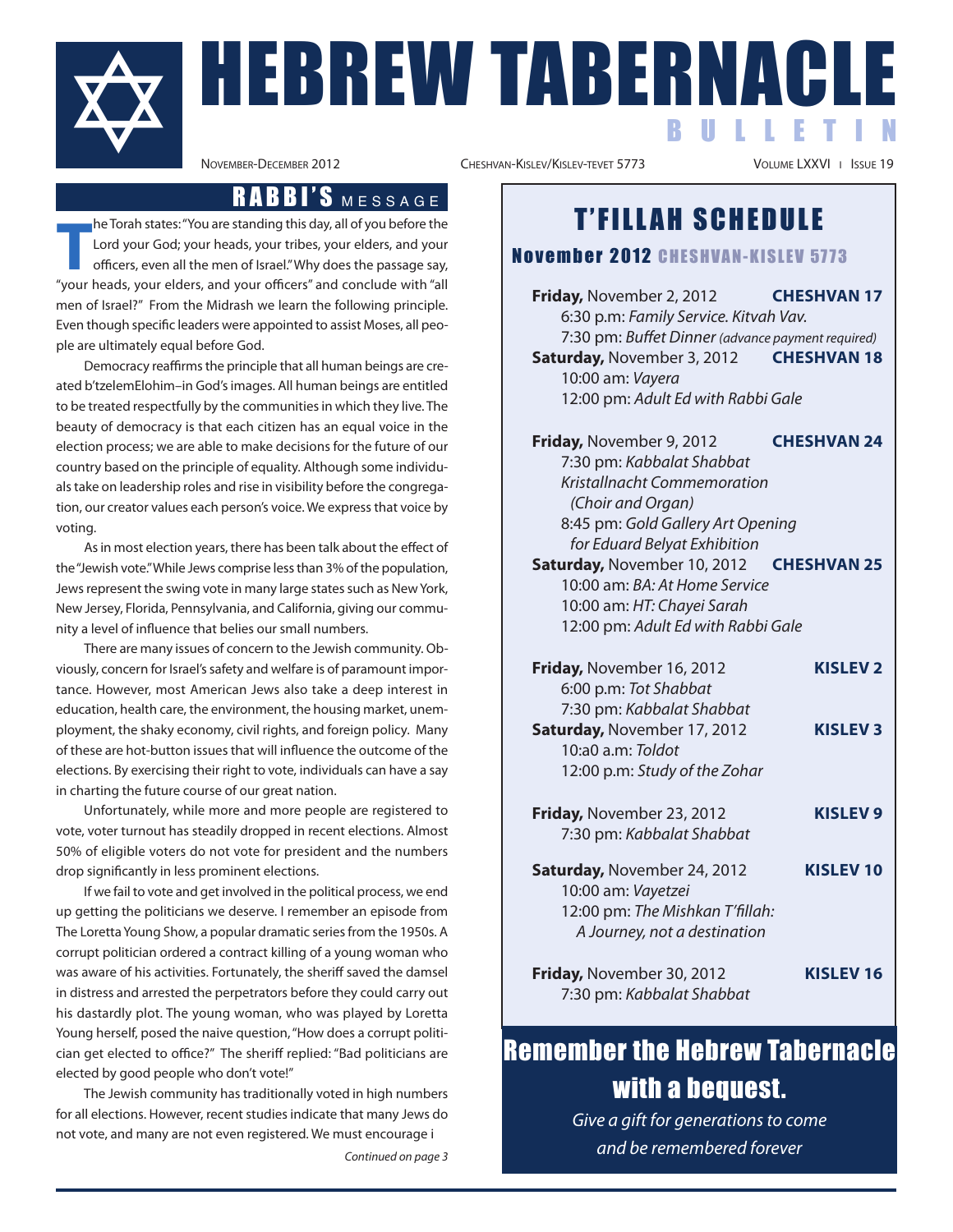

# **HEBREW TABERNACLE CONGREGATION**

A Liberal Congregation & Progressive Community Center

| RebJeff99@yahoo.com                                              |
|------------------------------------------------------------------|
|                                                                  |
| ifinkel@huc.edu                                                  |
| Dr. Robert L. Lehman, z"l Rabbi Emeritus                         |
| Margaret MoersWenigRabbi Emerita, Beth Am                        |
| mwenig@huc.edu                                                   |
|                                                                  |
|                                                                  |
| rselig@lycos.com                                                 |
|                                                                  |
| hamburg@nyp.org                                                  |
|                                                                  |
| jslcsw@aol.com                                                   |
|                                                                  |
| ren_27@rocketmail.com                                            |
|                                                                  |
| jeff.burak@gmail.com                                             |
|                                                                  |
|                                                                  |
| Lcytryn@gmail.com                                                |
|                                                                  |
| mark.hamburgh2@verizon.net                                       |
|                                                                  |
| susan_gellert@yahoo.com                                          |
|                                                                  |
| marxnewyork@gmail.com                                            |
| Richard Ehrenreich  Men's Club President                         |
| rehrenreichusa@nyc.rr.com                                        |
|                                                                  |
| presbetham@gmail.com                                             |
|                                                                  |
|                                                                  |
| skhspr@gmail.com                                                 |
|                                                                  |
| htoffice@nyc.rr.com                                              |
| Rita Hamburgh Chair, Outreach & Membership Committee             |
| hamburg@nyp.org                                                  |
| Hannah Eisner Chair, Chesed Committee                            |
| HTchesed@gmail.com                                               |
| Youth & Family Committeehtoffice@nyc.rr.com                      |
|                                                                  |
| Harriet Bailer, Diana Douglas & Regina Gradess GoldWing Curators |
| EHBailer@aol.com;dianaddouglas@hotmail.com;                      |
| ReginaG99@gmail.com                                              |
| Web address: www.hebrewtabernacle.org                            |
| W<br>Published bi-monthly by the                                 |

Hebrew Tabernacle of Washington Heights 551 Fort Washington Ave. New York, NY 10033-1908 A Member of the Union for Reform Judaism

Deadline for inclusion in the January-February Bulletin is December 1st Material received after that date will be held until the January-February issue. *htoce@nyc.rr.com*

# **T'FILLAH SCHEDULE**

December 2012 KISLEV-TEVET 5773

| Saturday, December 1, 2012<br>10:00 am: Vayishlach<br>12:00 pm: Adult Ed with Rabbi Gale                                       | <b>KISLEV 17</b> |
|--------------------------------------------------------------------------------------------------------------------------------|------------------|
| Friday, December 7, 2012<br>6:00 pm: Tot Shabbat<br>7:30 am: BA: At Home Service<br>7:30 pm: Kabbalat Shabbat                  | <b>KISLEV 23</b> |
| Saturday, December 8, 2012<br><b>Chanukah: 1 Candle</b><br>10:00 am: Vayeshev<br>12:00 pm: Adult Ed with Rabbi Gale            | <b>KISLEV 24</b> |
| Friday, December 14, 2012<br><b>Chanukah: 7 Candles</b><br>6:30 pm: Family Service-Kitah Bet<br>Chanukah (Piano)               | <b>TEVET 1</b>   |
| Saturday, December 15, 2012<br><b>Chanukah: 8 Candles</b><br>10:00 am: Miketz<br>12:00 pm: Study of the Kohar                  | <b>TEVET 2</b>   |
| Friday, December 21, 2012<br>7:30 pm: Kabbalat Shabbat<br>(Lay Led)                                                            | <b>TEVET 8</b>   |
| Saturday, December 22, 2012<br>10:00 am: Vayigash (Lay Led)<br>12:00 pm: The Mishkan T'fillah:<br>A Journey, Not a Destination | <b>TEVET 9</b>   |
| Friday, December 28, 2012<br>7:30 pm: Kabbalat Shabbat                                                                         | <b>TEVET 15</b>  |
| Saturday, December 29, 2012<br>10:00 am: Vayechi<br>12:00 pm: The Mishkan T'fillah:<br>A Journey, Not a Destination            | <b>TEVET 16</b>  |
|                                                                                                                                |                  |

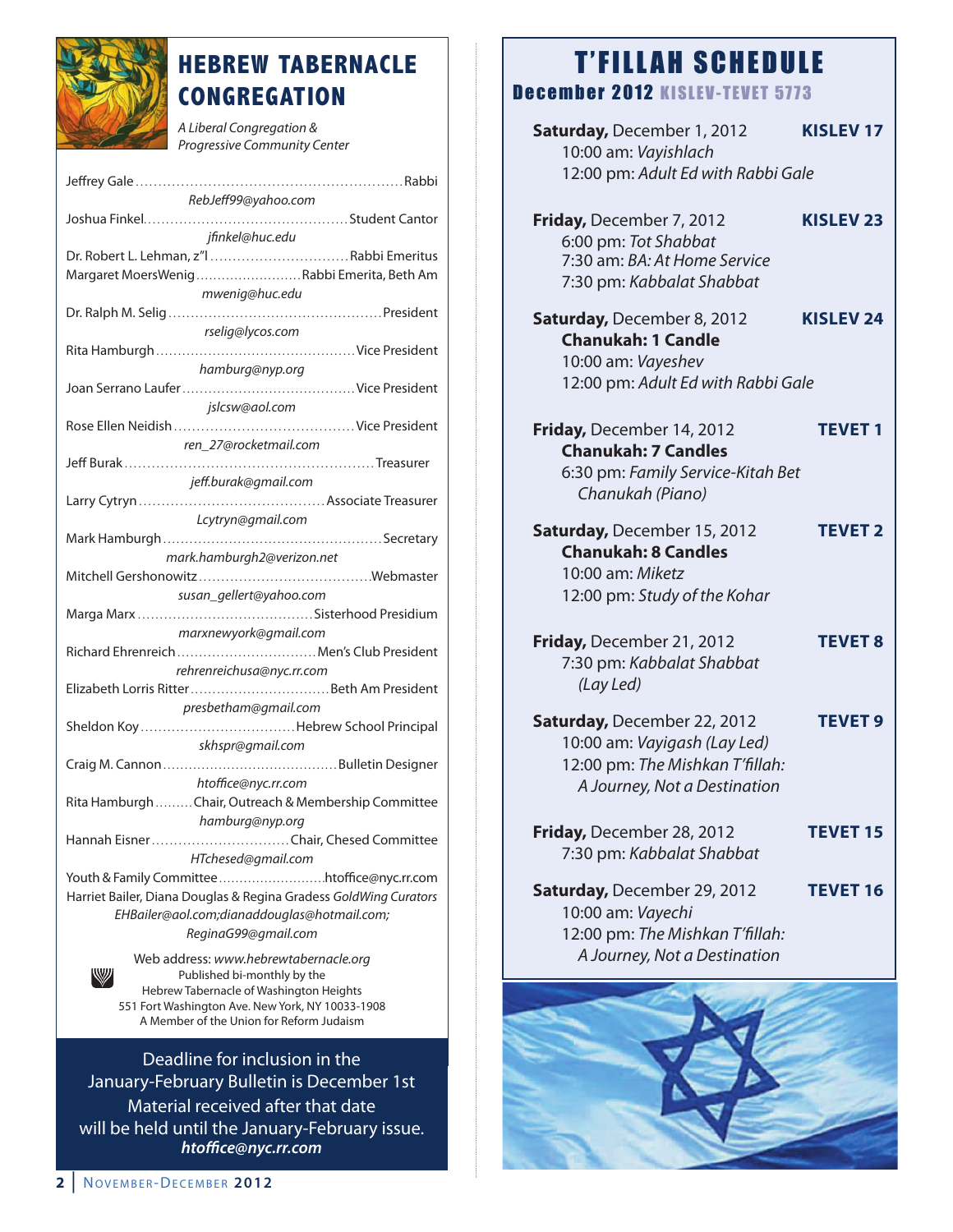#### RABBI'S Message

#### Continued from page 1

dividuals to exercise their right to vote and ensure that our entire community is registered. As a Rabbi, it is not my place to tell congregants how to vote. It is certainly not my place to tell congregants which political party to support. My message is therefore simple. Vote for the candidates of your choice. Participate in our political system. Let your ballots be counted and your voice heard. Turning up at the polls for the New York primaries is a golden opportunity to put democracy into action.

Throughout most of Jewish history, Jews had virtually no political clout in the countries where they lived. The fate of many Jewish communities depended upon the whim of foreign monarchs. Our ancestors were victims of arbitrary decrees in which they had no input. Not only could they not vote, they could not even protest without suffering serious consequences. All the more reason why voting should be valued by American Jews living in the twenty-first century.

The fact that Jews have the ability to vote in this country should not be undervalued as we move farther and farther away from our immigrant roots. Our grandparents and great-grandparents cherished this right like no other. We are a community of immigrants who came to America from countries where Jews had no rights and our forebears viewed the right to vote as an almost sacred experience.

Those of us who are skeptical about voting often make the following excuse: "America is a big country with millions of voters. What difference does my individual vote make?" However, American democracy is posited on the belief that a single individual can play a crucial role in political and communal life. Indeed, in the mid nineteenth century, Senator Edmund G. Ross from Kansas cast the decisive vote which acquitted President Andrew Johnson at his impeachment trial. His single vote saved our country from congressional mob rule. One person is a lot of people!

In 2012 candidates from both major political parties go on the rigorous campaign trail, debate each other fiercely, and spend millions of dollars to win each and every one of our votes. Is it because they are mishegennah? It is because one person is a lot of people!

The belief that individuals make a difference is rejected by totalitarianism. The essence of Marxist and Leninist communism is group welfare, whatever number of individuals it may be necessary to pay as the price. If communism can come only through revolution, then the ruling classes must be liquidated. If cooperative farms are good for the majority, then the single kulak must be forced off the land even if it costs his life. If anything redounds to the welfare of the people, then the individual must be sacrificed, and without his consent. One person is nobody.

Fascism, which is another totalitarian system, reveals this even more clearly. Eichmann, administrator of the Holocaust, said of a certain Jew that he met in Vienna,"I liked him–he was an idealist even as I was." Eichmann was an idealist in a perverted way. He believed that the idea was more important than the person. Slay six million, but advance the ideology.

And there you have it all. The very core of democracy is the conviction that the person is more important than the state itself; that above government and before law, there are certain inalienable rights of all human beings, of each and every person. No majority can ignore, nor take them away, because one person is a lot of people. When such rights are threatened, a little nobody can fight his case all the way to the Supreme Court of the United States, and that court can strike down a law of Congress or enjoin an army for the sake of one individual's rights.

This is the American way, born of Jewish insight, born of the first chapter of Genesis: "Let us make man in our image." One human being is a lot of people. It is so in the eyes of God. Let it be so in the eyes of humanity.



**A**ll Hebrew School students and their parents are invited to a<br>**Presentation on the camping program by a representative of** Eisner and Crane Lake camps at Hebrew Tabernacle on Monday evening, November 26 at 6:00 pm.

Many Hebrew School students have attended these camps and have enjoyed a wonderful experience.

Please join us for pizza dinner and information that could help your child attend camp this summer!

Please RSVP to Ruth in the office, HToffice@nyc.rr.com





Evy Migadaki DMD, FAGD, FICOI Cosmetic & Implant Dentistry 687 West 204th Street, Suite 1G New York, New York 10034 tel: 212.567.3323 fax: 212.567.1941 www.evydent.com

"When it comes to your smile, the standard is Evydent! " Evy Migadaki, DMD, FAGD, FICOI Cosmetic & Implant Dentistry 687 West 204th St. Suite 1G | New York, NY 10034 | Tel: +1.212.567.3323 | Fax: +1.212.567.1941 |Email: evy@evydent.com | Web: www.evydent.com Social: facebook.com/dentalpractice | twitter.com/generaldentist | www.linkedin.com/in/generaldentist |youtube.com/evydentdentistry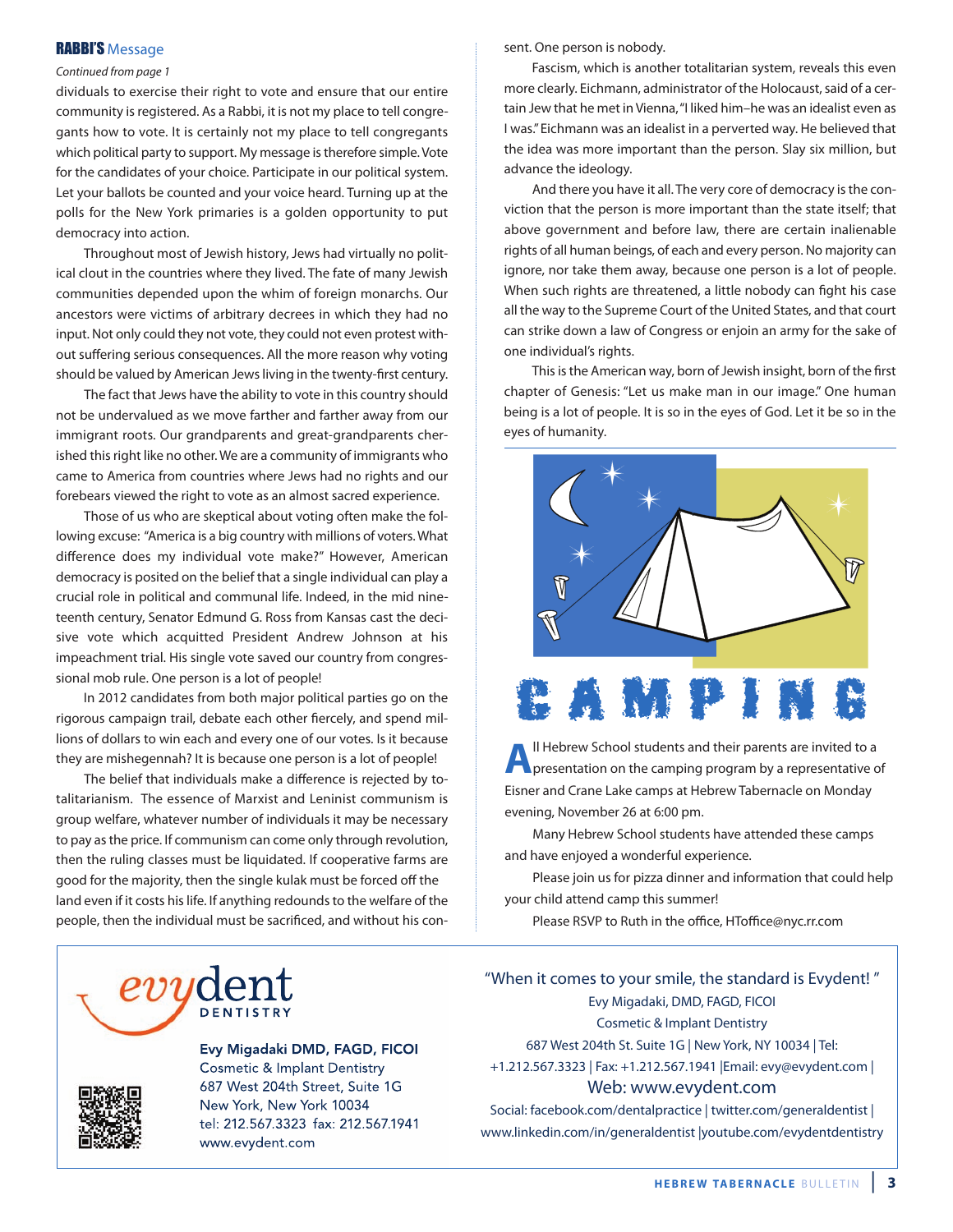

**On Saturday, December 15, 2012**

Hebrew Tabernacle will host a special showing of

## **Electoral Dysfunction,**

an excellent documentary about our voting system, with two of the film's directors Bennett Singer and David Deschamps (yes, our David!). The program will start at 7:30 p.m.

More details on the showing will be announced closer to the date.

Please join Halley Goldberg, Partners in Caring social worker from the YM & YWHA of Washington Heights & Inwood for a Discussion Group

### **Every Wednesday from 11:15-12:15 in the Hebrew Tabernacle library.**

Halley Goldberg, MSW Partners In Caring

YM & YWHA of Washington Heights & Inwood 54 Nagle Avenue, New York, NY 10040

> Phone: 212-569-6200, ext. 251 Fax: 212-567-5915

Halley is also available to provide short term counseling on site or at home, case assistance, information and referrals, and entitlement counseling for the entire congregation. Halley can be reached at (212) 569-6200 ext. 251 or by email at hgoldberg@ywashhts.org.



### Announcing HT's Annual Rummage Sale Seeking Items to Sell and Volunteers!!!

**This year's Rummage Sale will be held on Sunday, December 2nd<br>and Monday, December 3rd from 10am to 4 pm. Clean out your** closets and cabinets, ask neighbors for their gently used items and pass the information on to your friends and community. This is one of the Hebrew Tabernacle's largest fund raisers and we so do need the funds!

We accept donations of houseware, furniture, software, CD's, DVD's, books, toys, games, art work, jewelry, handbags, children's clothing and general bric a brac. All items should be in working order and in good condition. If you would like to receive a receipt for your donation, please label boxes and bags with the general content and personal information. You may bring in donations during regular office hours, or call, 212 568-8304, to arrange a convenient time.

Our Corner Café will be open again. We gladly accept donations of fresh baked brownies, muffins, cookies, bread, etc. to be dropped off the mornings of the sale. The delicious aromas wafting from these treats encourage shoppers to stay longer and buy more!

Volunteers will be needed prior to the Sale for sorting, pricing and setting up. Each day of the Sale we will need floor walkers, cashiers, baggers, and concessionaires. Please contact the office and let them know in what way and which days you are available to help at this wonderful community event.

Thank you in advance for your help and support. Rose Ellen Neidish & Mike Klein, Co-Chairs

# HT UNVEILS NEW WEBSITE

**I** In July, work began on the new Hebrew Tabernacle website. Our old website was doing its job, but it was pretty old and past time to move it n July, work began on the new Hebrew Tabernacle website. Our old to a newer platform. Our website is now hosted on URJ's RJ WebBuilder 2.0 platform, which is so much more powerful and feature-rich than the old website.

HT's web development team has been busy migrating the content from the old website to the new one, and adding many new features. A new feature that many people wanted was the ability to make an on-line payment (your synagogue bill, a Shabbat dinner, or a donation). You'll be able to do that with PayPal, and yes, you can use a credit card!

Hebrewtabernacle.org will now automatically bring you to the new website. In the weeks after we go live, you'll see more and more features being added, so check back frequently.

Mitch Gershonowitz, HT Webmaster

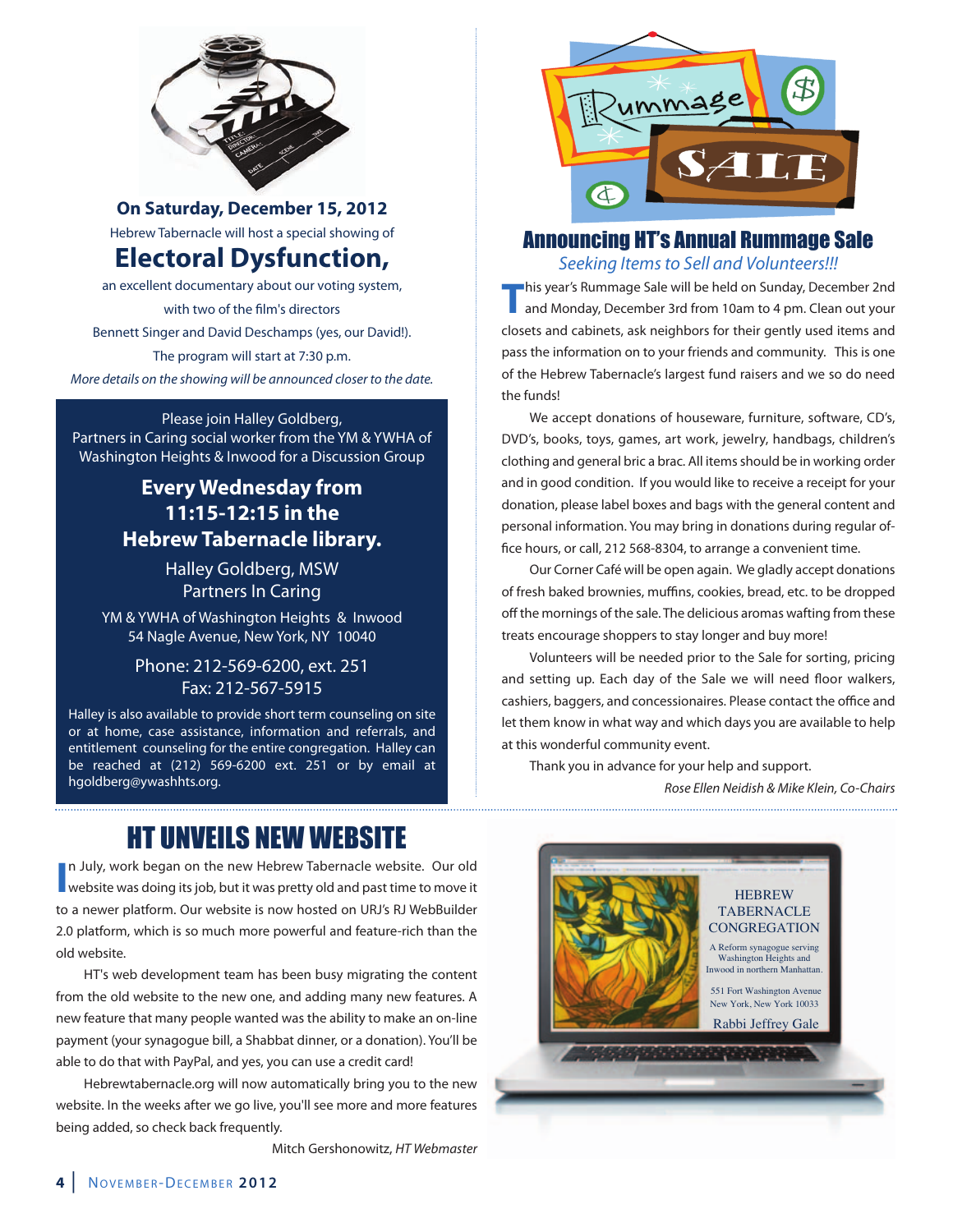#### **WE GREATFULLY ACKNOWLEDGE THESE RECENT CONTRIBUTIONS:**

#### **DONATION NAME MEMO**

#### **CLERGY ASSIST FUND**

received a donation from…

#### **GENERAL FUND**

received a donation from…

Ellen Garin General operating support

Walter Kann, (Walter Kann Foundation) **In memory of Walter Kann** B. Kuerer **In memory of the Yahrzeit of Ida Kuerer** In memory of the Yahrzeit of Ida Kuerer Ruth Levi **All Accords** Flowers for Yom Kippur

Hebrew Tabernacle Sisterhood to assist in covering clergy payroll costs Sept & Oct, 2012

Jeanne Akerkar In memory of the Yahrzeit of Klara Oppenheimer Margaret Anschel **In memory of our dearly departed Paul Portje** Bella Y. Bankoff **In the Yahrzeit of Ida Gordon** In memory of the Yahrzeit of Ida Gordon Steven Bauml In memory of the Yahrzeit of Anton Bauml Gunther & Ruth Bechhofer **In memory of our dearly departed Ernst Lilienstein** Crystal Bernard R. In memory of the Yahrzeit of Sylvia Crystal Leslie Deman **In memory of the Yahrzeits of Paula and Richard Deman** Richard Ehrenreich General operating support for repair of sidewalk Miriam Frank & Desma Holcomb In honor of the Shofar Choir: Anna Levy, Adam Hametz-Berner, Daniela Drakhler, Rachel Kelk, Nate Kushnirsky. Marion Franklin **In the United States and Terminal In memory of our dearly departed Paul Portje** Georgette Gestely & Hermann Teifer **In the Yahramate In memory of the Yahrzeit of Imre Gestely** Barbara Gonzo In memory of the Yahrzeit of Sarah Dlugatch Michael & Della Haft **In memory of the Yahrzeits of Gladys Sharoff** and Stanley Haft Mark & Rita Hamburgh **In honor of the birthdays of Leonard Moss and Muriel Vogel** In honor of the birthdays of Leonard Moss and Muriel Vogel In memory of the Yahrzeit of Arthur Berg Allan Heussinger **In memory of the Yahrzeit of Bertel Lowenstein** Lowenstein Hilda Hoffman **In memory of the Yahrzeit of Jindrich Hoffman** In memory of the Yahrzeit of Gerda Ruwalski Michael & Ellen Hoffman **In Michael & Ellen Hoffman** In memory of the Yahrzeit of Carl Ruwalski Donald J. Isler In memory of the Yahrzeit of Margot Hochberger In memory of the Yahrzeit of Berta Kuba Pauline Jakobsberg In memory of the Yahrzeits of Gerda and Ernest Jakobsberg Kathe Jonas In memory of the Yahrzeit of Paul Gottschalk Robert Levenback **In memory of the Yahrzeit of Hedi Levenback** In memory of the Yahrzeit of Hedi Levenback to purchase Flowers for Rosh Hashanah Ann Levin **Misheberach for Ann Levin and Tatiana Krasnova** Misheberach for Ann Levin and Tatiana Krasnova Alfred Meininger **In memory of the Yahrzeit of Hugo Meininger** In memory of the Yahrzeit of Hugo Meininger Michael Moss General operating support Lois Naftulin **In memory of dearly departed Steven Koppel** In memory of dearly departed Steven Koppel Rose Ellen Neidish In memory of Melanie Klein's dearly departed mother, Phyllis Taylor. Rita Rosenthal In honor of Aliyahs and in memory of the Yahrzeit of Walter Rosenthal Liselotte Rosler General operating support Joseph Schueller In memory of the Yahrzeit of Alfred Schueller Larry & Janice Stolzenberg **In memory of the Yahrzeit of Ruth Jost** Gary Thalheimer **In memory of the Yahrzeit of Regina Frankenberg** In memory of the Yahrzeit of Regina Frankenberg In honor of Rosh Hashanah and other Aliyahs Julia Weisenberg for Sign Language Interpreters at Tot Hashanah Services Susan Wertheim **In memory of the Yahrzeit of Samuel Kaplow** In memory of the Yahrzeit of Samuel Kaplow Ruth Wertheimer **In memory of the Yahrzeit of Felice Kalfus** In honor of the special Aliyah on Yom Kippur and the other weekly Aliyahs Joseph E. Wolfermann General operating support Arthur Ziedenweber General operating support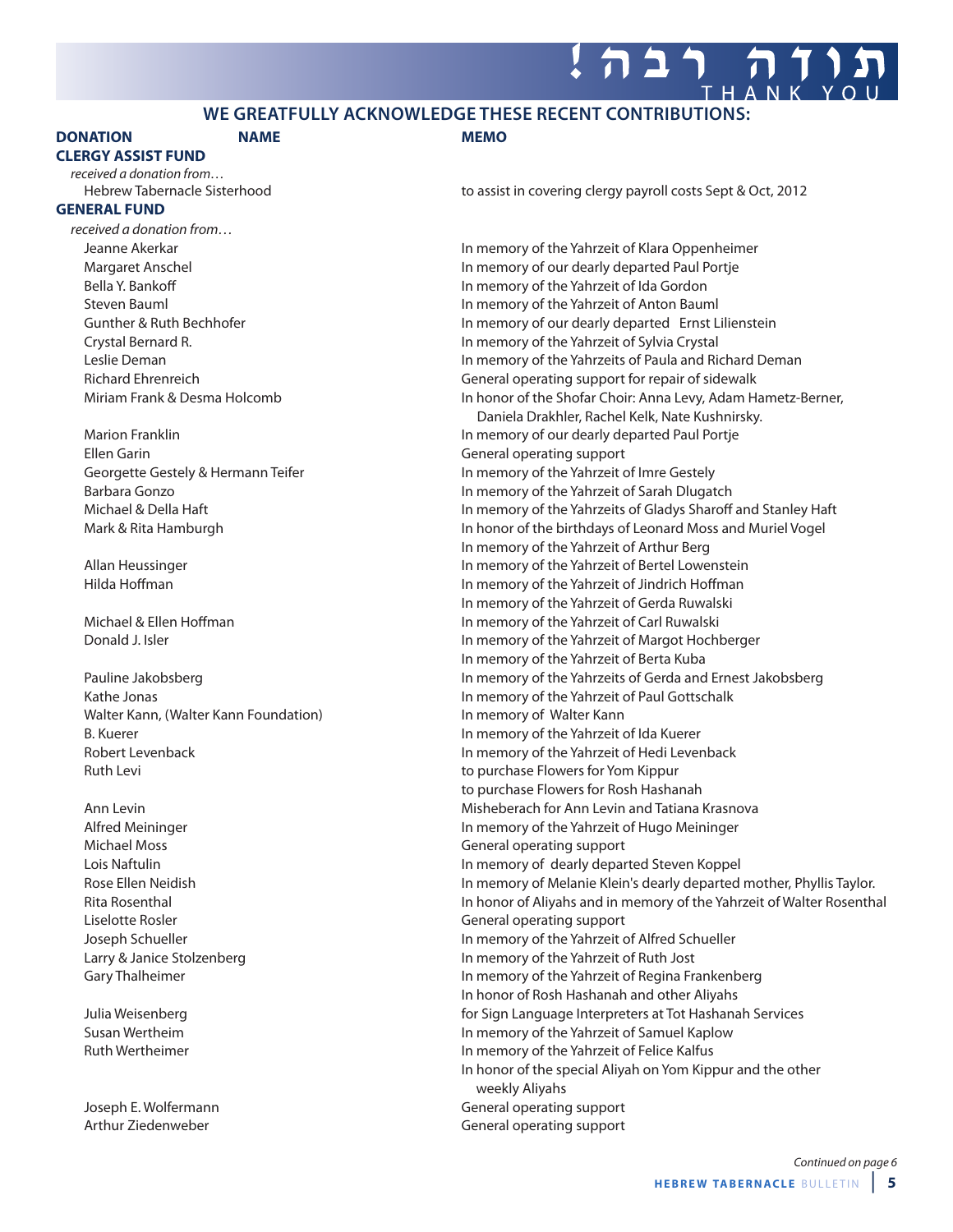

#### DONATIONS

Continued from page 5

#### **PRINCIPAL'S DISCRETIONARY FUND**

received a donation from…

Marga Marx in honor of Miriam Frank and the Hebrew School students: "The blowing of the shofar was a most thrilling and awesome moment of the Holiday service."--Marga

#### **RABBI'S DISCRETIONARY FUND**

received a donation from… Vera Selig Miriam Frank & Desma Holcomb Michael Moss Hannah Eisner

#### **SISTERHOOD**

received a donation from… Desma Holcomb and Miriam Frank **in the same in gratitude** Marga Marx in memory of Margot Cohen Shirley Steiner in memory of Margot Cohen

#### **TOT SHABBAT FUND**

received a donation from… Anonymous Tot Shabbat FUNDRAISER Beth Am Tot Shabbat Services Meredith & Joshua Rubin Tot Shabbat Services

Lois Naftulin and Edward Lehner in honor of the engagement of Brynne Lehner to Chris Pirklbauer

Gil & Riki Josepf Tot Shabbat FUNDRAISER

# The Mishkan Tefillin: A Journey, Not a Destination.

by Fredy K. Seidel

**II** in this series of lectures on the Mishkan Tefillin Fredy K. Seidel will lead<br>in a study of the The Mishkan Tefillin, close up. Both, the Ritual Comn this series of lectures on the Mishkan Tefillin Fredy K. Seidel will lead mittee and the Board of Directors consider this new prayer book to be the best contemporary prayer book currently available. The group will explore many of the prayers in depth, the values they express and the solace and comfort the essays give to the individuals praying from this book. As we look at the prayers at close range, how they address many of our needs at this time in our lives we believe that you will feel that it is truly a joy to pray from this exceptional prayer book.

Please come and join. There is no admission fee and snacks will be served.

#### **Following is a calendar for these lectures**

After the Shabbath Morning Service: 12 noon in the Library

November 24, 2012 December 22, 2012 December 29, 2012 January 26, 2012

February 23, 2013 March 23, 2013 March 30, 2013 April 27, 2013 May 4, 2013

#### Free Pick-Up & Deliver



PLEASANT CLEANERS & CUSTOM TAILORS **ARAM GOZUBUYUKIAN** 

810 West 187th Street **New York, NY 10033** 

Tel: (212) 927-5663 Fax: (212) 927-0325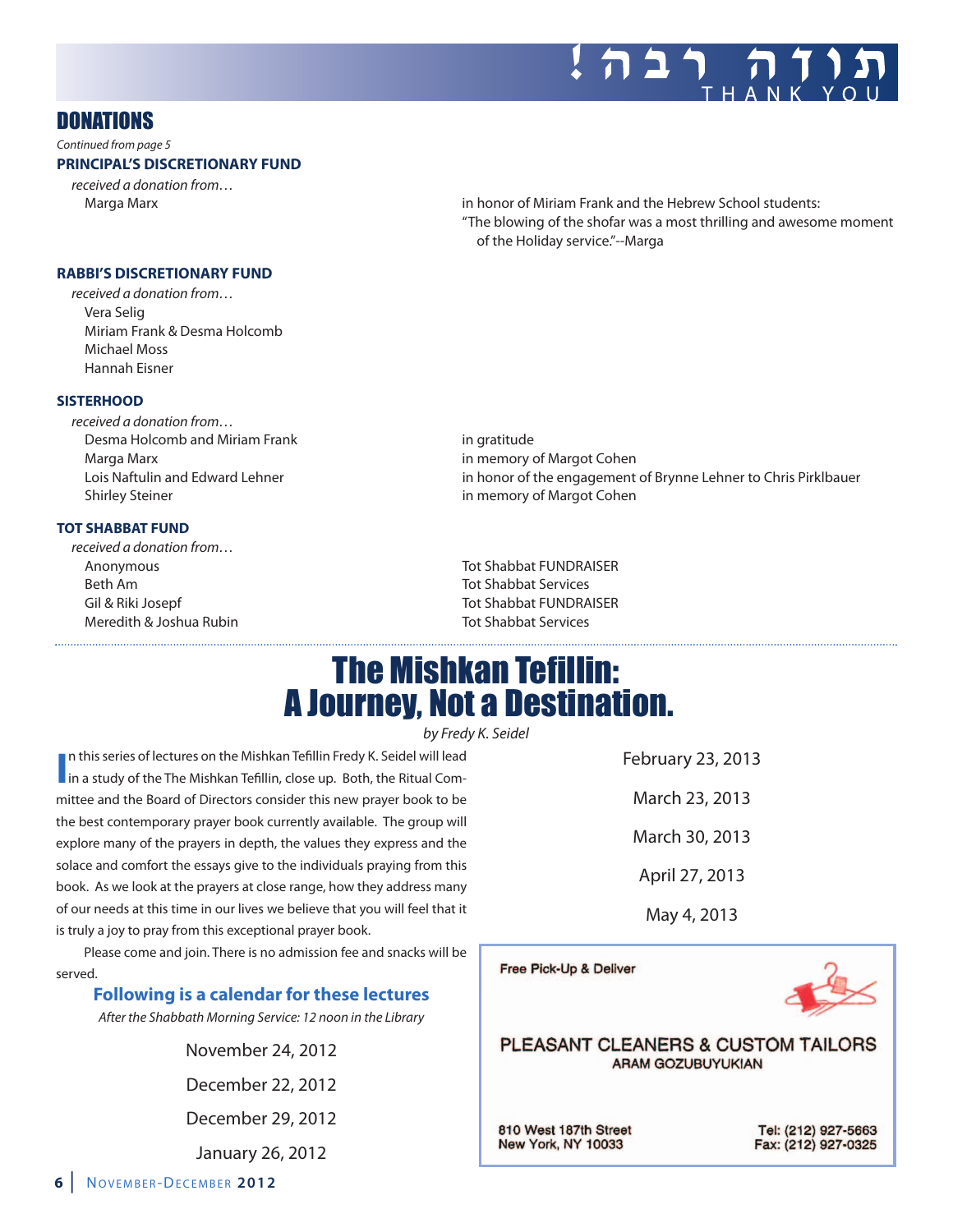### **IN MEMORIAM**

In grateful memory of the departed whose names are taken from the records of Hebrew Tabernacle and Beth Am and which appear on a separate weekly Yahrzeit list. It is our minhag to read Yahrzeit names at the Shabbat services following the date. **If you would like a name read,** please call the office in the preceding week.

#### **YAHRZEIT LIST November 9 & 10**

Hermann Altmann Emanuel Arnstein Isaac Bauland Ilse Bergman Siegfried Bernheim Herman Bloch Isidor Bloch Berta Choron Boris Choron Jane Collin Harry Danzig Jane Danzig Rosalie Englaender Viola Eschelbacher Regina Frankenberg Lily Freedman Felix Galimir Julius Goldschmidt Helene Goldstein Ida Gordon Rudolf Grunewald Resi Hamburger Lillie Henoch Max Henoch Erich Herz Karoline Herz Samuel Herz Martin Herzfeld Sarah Herzfeld Siegbert Herzfeld David Heumann Louis Hopp Miriam Isaac Ernest Jakobsberg Max Kern Rose Kuehnrich Ida S. Kuerer Gerald Land Hermann Levite Lore Lewy Rene Loeb Dr. Fred Marx Felix Marx Walter M. Meyers Emma Michel Karl Muetz Cecelia Nadler Josef Nesselroth **Gerhard Ollendorff** Markus Oppenheim Robert Ottensooser

Paul Pergamenter Sarah Pergamenter Rudolph R. Pfeffer Laura Pollack Samuel D. Propper Yitzhak Rabin Lucie Riess Walter Robert Joel Robinson Rose Rosenthal Harriet Rothschild Hans Walter Sittenmann Arthur Sommer Lillian Sontheimer Jakob Spaeth Ilse Stadthagen Ida Stern Rosa Steuerman Julius Stiefel Paul Ullman Henriette Waller Kurt Wallner Abraham Ward Fanny Weber Bernard F. Wickert

#### **November 16 & 17**

Fred Beer Nathan Bendheim Otto Bissinger Yettchen Collin Richard Deman Sylvia Dlugatch Fred Ebel Moses Edberg Herbert Elias Ricarda Clemente Elvirez Max Erman Gertrude Fleischman Edgar Friedberg Florence Friedland Fred Furnberg Pepi Gartner David Goldfarb Leah Haines Helen W. Hart Hans Hermann Marta Herz Erna B. Herzfelder Miriam Hess Bertha Hirschowitz Debra Hoberman Felice Kalfus Abraham Kestenbaum

Ethel Kohon Henrietta Konig Hedi Levenback Ida Levy Lucy Loscocco Bertel Lowenstein Ruth R. Maier Hede Meyerstein Eugene M. Moses Corinne H. Neuburger Aaron Oppenheim Hedy Oppenheimer Max Oppenheimer Jack Rubinstein Lottie Sapadin Theresa Schaye Sol Seelig Gertrude Singer Lucie Wiesengrund Gunther Will **Mark Wolff** 

#### Thekla Wolff **November 23 & 24**

Abraham Arndt Julie Bachenheimer Jeannette Berger Irving Doniger Lotte Einstein Allen J. Elias Joseph Elias Dr. Walter C. Fleck Ada Forscher Sidney Glickman Kurt Goetz Betty Gold Margot H. Heilbut Pvt. Samuel J. Heller Sidi Herzberg Siegfried Jonas Eric Kaufman Adolph Koestler Henry H. Kramer Rose Maas Dr. Ernest Marso Herbert Marx Adolph Mastbaum Hugo Meininger Sussana Meyer Hansi Morbach Dr. George S. Naftulin Emmy Nathanson Hannah Neuhaus Leiser Neuman Harold Neumann Frederika Ober Sophie Phillips Jacob Rosenberg Lina Rubel Carl Ruwalski Katherina Schnurmacher Ernest W. Stein Thekla Strauss Margot Tannenwald Sarah Tanz Henrietta Vogel Max Wallenstein Lilly Weil Beatrice Weinberg Elsa Weinberg Hermann Wellisch Blanche Wurzinger

#### **November 30 & December 1**

Helene Adler Bertha C. Austern Sophie Berger Ernest Bergman Frieda Berney Ruth Bloch Joseph A. Blum Ludwig Brandt Annie Charig Norman Eisner Morton Eligator Susanne Erman Anna Fein Rae Fiber Morris W. Flaster Ilse Flehinger May Fried Ida Friedland Rose Glantz Gerry Goldberg Curt S. Goldsmith Isidor Guggenheim Manfred Hahn Justin Hanau Nettie Hausman Amalia Hirschfeld Jindrich Hoffman Samuel Kestenbaum Marie Klopfer Julie Koerpel Fred Luft Charles Meyer Betty Myerson Rose Nadelman Frances Pulsifer George Rawle Martha Reiter Gershon Remiz Rose Rosenfeld Lisel Rosenthal Susan Berger Schack Ernest Schmidt Willy Schwab Dorothy Schwartz Ilse Seelig Jacob Stern Phyllis Stream

Continued on page 8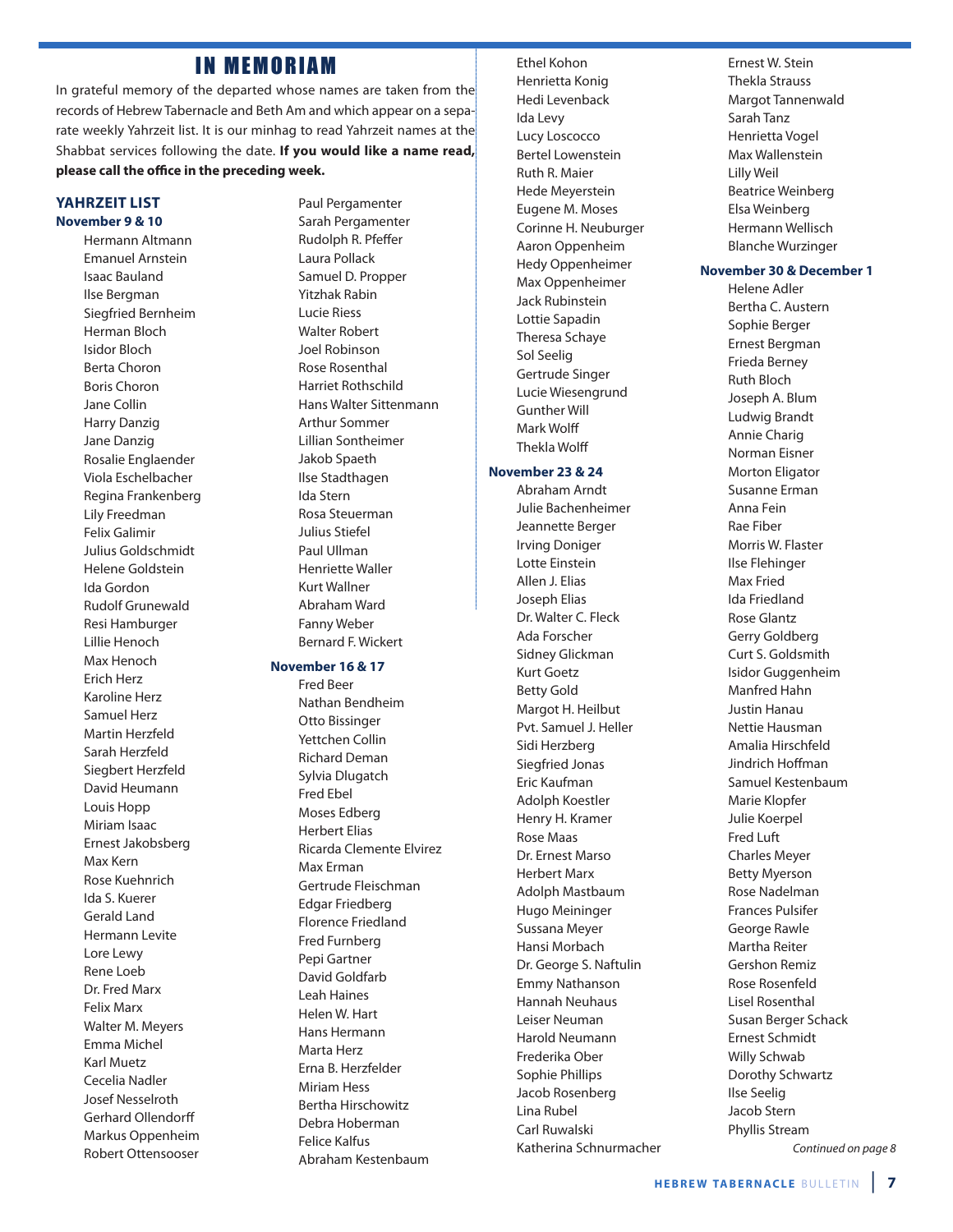#### **YAHRZEIT**

Continued from page 7 Mollie Stutz Richard Weis Max Westheimer Jacob Wielar Markus Wollner

#### **December 7 & 8**

Joseph Adler Irving Axelrad Ruth Baer Werner Bauer Sofie Baumgart Bertha Bertheim Walter Biermann Emmy Blankenstein Moritz Blumenthal Ann Callman Moses Dittmann Gus Einstein Erich S. Federmann Meloni Frank Walter Frank Irving Goldman Abraham Heilbronn Bruno Herz Ella Jacobs Paul S. Jonas Rochel Greenberg Kleiner Martha Kohlmann Jamie Kohn Adolf Lachmann Walter F. Lebrecht Alfred Levy Samuel Levy Sarah Lewis Max Lexandrowitsch Henry Lipkin Bernard S. Lowenthal Emil Mandel Hugo Meier Jenny Meier Dr. Solomon Perlroth Honora Reiss Samuel Rind Jeanne Rubinstein Benjamin L. Saloshin Hugo Sander Irma Scharf Ingeborg Schorsch Bertha Schwab Samuel Sollender Harry Solow Ann Sonnenfeld Hanna Stern Louis Strauss Abram A. Weigert Herman Weiler Minnie Wolff Hedwig Wollner

#### **December 14 & 15**

Bella Adelman

Emma Arndt Lina Arndt Ilse Brodman Amelia Cohen Henry L. Cohen Ronald Cronin Maxim Decoin Erna Englander Oscar Englander Fanny English Aaron Friedland Lea Goettinger Julius Gold Martin Goldman Ruth Heinecke Friedel Heynemann Emma Katz Joseph Kavaler Rita Eulau Kern Esther Klein Hedy Klinger Pauline Koy Grete Lehmann Max Levine Nanni Loeb Paula Marx Fred Meyer Ottilie Meyer Ernest Michel Rosa Michel Erna Nussbaum Moses Ottenheimer Dr. Maurice Rashbaum Mamie Rosenfeld Oscar Rosenthal Selma Sarner Tillie Schwartz Julius Seligsberg Max Smerka Dr. Alfred Strauss Dr. Justin Strauss Fay Sturman Julius Ullmann Henry Wallach Aaron Weigert Morris Weigert Dr. Walter Weil Jakob Weinheim Dennis H. Wolf

#### **December 21 & 22**

Lea Allweil Muriel Baar Lottie Bachenheimer Mimi Bachrach Herman Benjamin Lucie Bergmann Alfred Besser Walter Blankfort Sophia Block

Franziska Boas Bessie Braunstein Joan Brennan Ellen Clipper Rita Cohn Nathan Eckstein Hilde Englander Ira Eulau Marx Finstone Thekla Frank Anne M. Greenbaum Emma Gutmann William Haberman Frida Hecht Julius Heilbronn Jacob Isaacs Adolf Israel Arthur Jacoby Leopold Jourdan Rose Lauer Emilie Lowenstein Lee Luft Bertha Orchard Metzner Valerie Muetz Fanny Neumann Rodolfo Neustadt Armin Oppe Dakota Pite Rabbi Jacob Polish Gerde Pollack Charles Rosenfeld Siegfried Rosenthal Otto Rubel Jean Rubinsky Philip Sandler Elmer Sapadin Kurt Schickler Bella Schnitzler Herbert Schwartz Tillie L. Schwartz Ilse Selowsky Lillie Sink Leo Steindler Bertha Weikersheimer Frieda Winter Henry Wolf Regina Wolf

#### **January 4 & 5**

Margarete Adler Nathan Thomas Austern Warner Baer Ruth Batt Carl Berney



Monroe Wohlgemuth

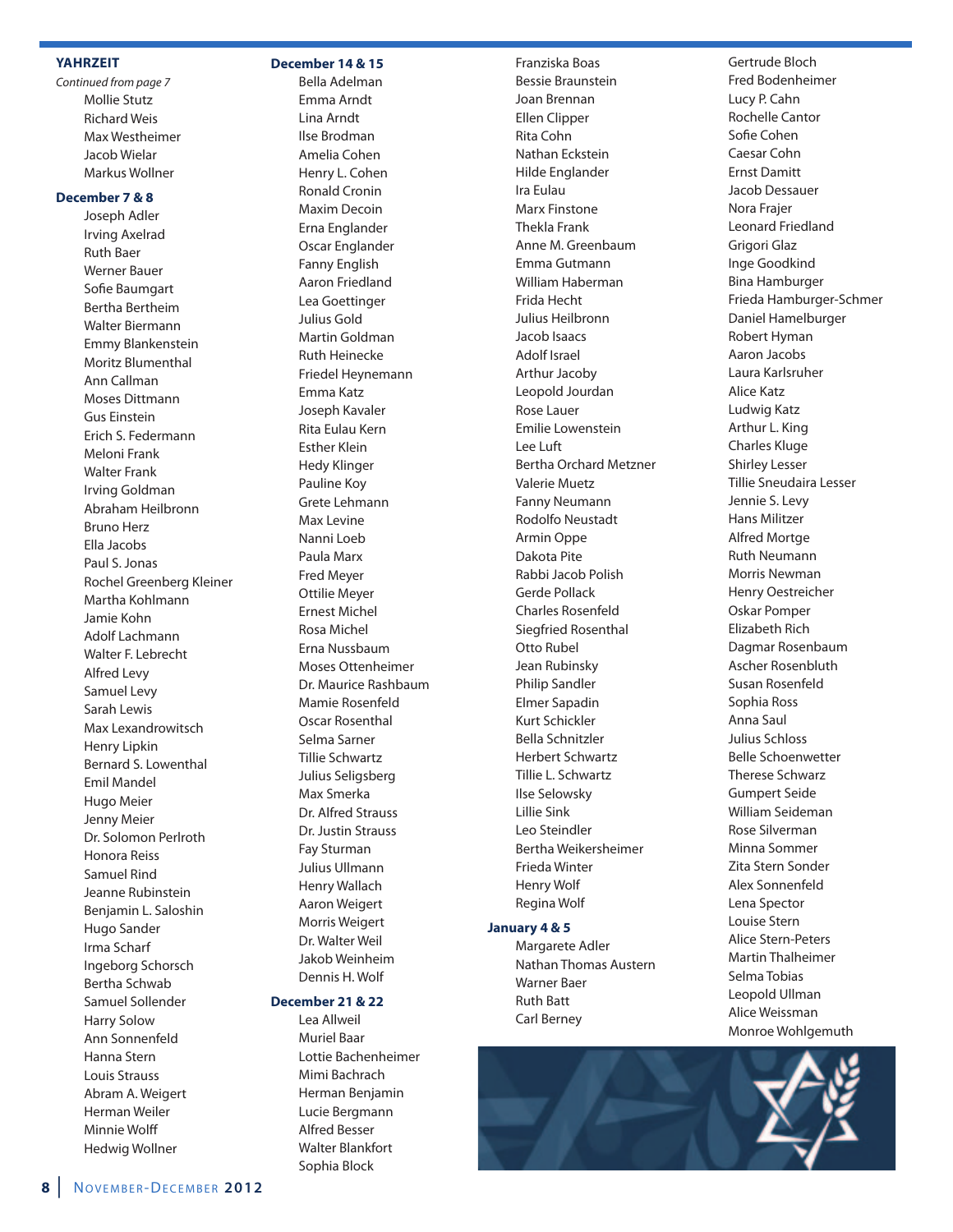### The Armin and Estelle Gold Gallery of the Hebrew Tabernacle welcomes

# EDUARD BELYAT

#### NOVEMBER AND OCTOBER, 2012

Opening Reception Friday evening, November 9, 2012 Following Sabbath services ( approx. 8:45-9 pm )

#### **ARTISTIC PROFILE**

Born in 1933 in St. Petersburg (Leningrad), Russia (USSR).

Graduated in 1957 as an Architect from Academy of Fine Arts of USSR (Repin Institute of Painting, Sculpture and Architecture), Architectural Department.

As an architect in Russia, designed and supervised construction of significant public buildings. In the USA (since 1980) worked as architectdesigner on numerous projects in New York City area.

Married. Wife Lubov Belyat. Daughter Alisa Belyat. Live in Washington Heights/Inwood.

Artistic skills were an integral part of my educational training and important elements of my architectural practice. Whenever I had the need or possibility to express my ideas visually I used these skills.

At a certain point in the 1980s, during the lull of a recession and the absence of work in the Architectural Office where I was employed, I began to draw some small art pieces. I had plenty of time, some materials and the comfort of an office environment. Paradoxically, my bosses supported me in this as long as I kept myself busy and was quiet. That was the beginning of the drive that keeps me going as an artist to this day.

#### **ARTISTIC PRACTICE**

My artistic activities were always on a parallel track with my architectural career. While in Russia, I published several promotional and exhibition posters for The Hermitage Museum, designed book jackets, and won two poster competitions. I also participated in exhibitions of architectural drawings.

In the USA, I developed a few graphic projects. One of them ("Angeles and Guardians") was exhibited at Yeshiva University Museum in December 1995. I have participated in group shows at the Michael Ingbar Gallery and the WARD–NASSE Gallery. Some of my mixed media works were sold at Ronald Feldman Fine Arts. A number of my works have been sold directly to private collectors.

#### **ARTISTIC STATEMENT**

The driving force behind my interest in art--my motivation for doing it (besides the obvious pleasure of the process--is an attempt to find my own angle on the possibilities hidden within tried themes and subjects. To be more specific, my images, while avoiding strictly figural narratives on any given idea, involve all the appropriate formal resources I am able to use. I do this with the purpose of gaining the maximum adequacy of expression of any given topic which is always there to be found.. The scope of my major motifs reflects my many interests, which are, I admit, quite eclectic, ranging from life experiences to mythological and religious themes.

Media: Mixed media graphic (markers/color pencils), gouache, oil on canvas. ebelyat@gmail.com

This exhibit will be open to all from November through December, 2012. Please call the synagogue office to find out viewing hours for the Gold Gallery; 212-568-8304.



#### Defiance

Some paintings may be for sale. Please discuss this with the artist. Hebrew Tabernacle receives a special donation for each purchase.

Please welcome and meet our artist, Eduard Belyat, at our Gold Gallery opening reception on Friday evening, November 9, 2012, following Sabbath services.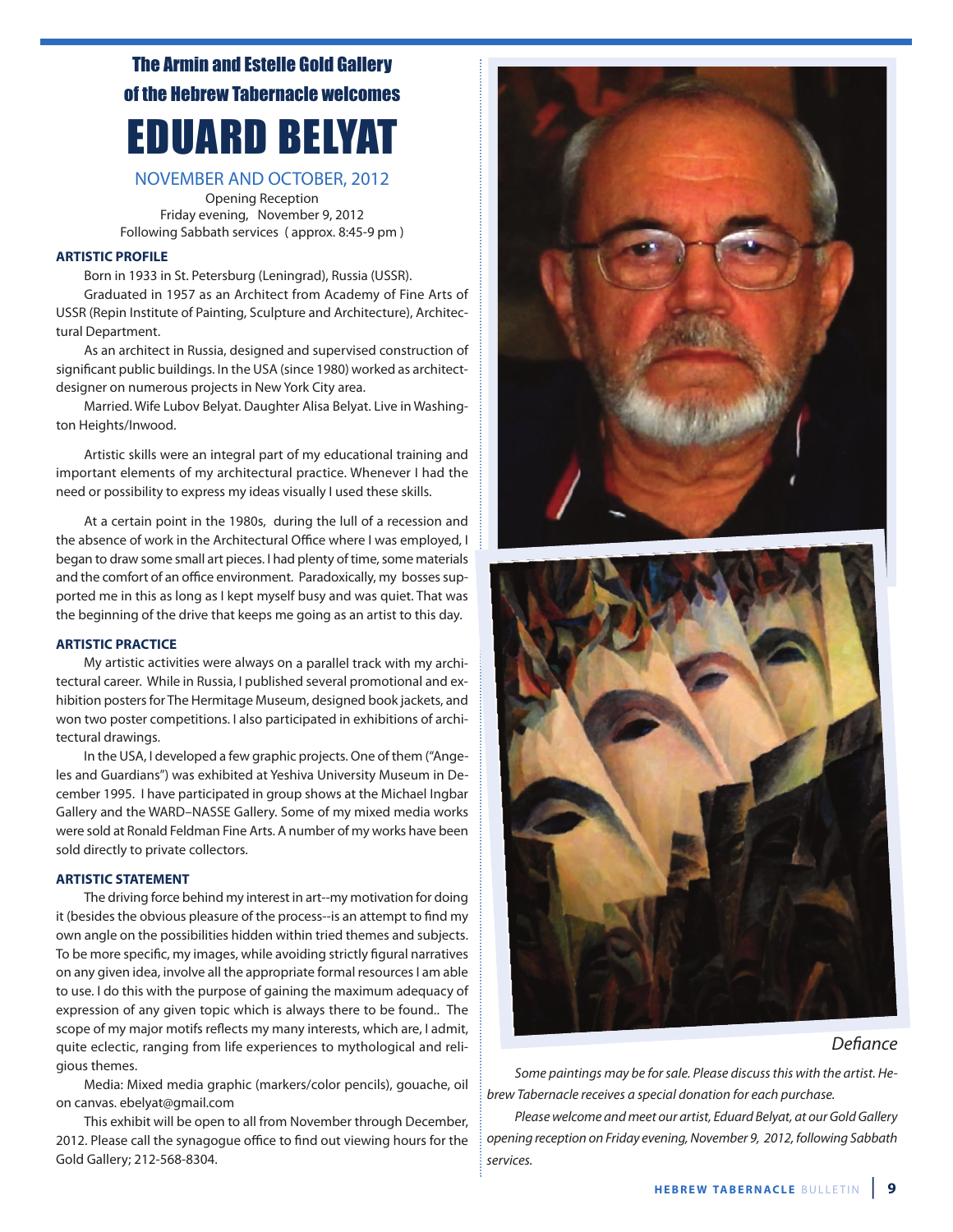# **Exercise Class Sessions Mondays 7:00-8:20 p.m.**

| <b>Fall 2012</b> | <b>Winter/Spring 2013</b>                 |          |
|------------------|-------------------------------------------|----------|
| October 1        | <b>January</b> 7                          | April 8  |
| October 15       | <b>January 14</b>                         | April 15 |
| October 22       | January 21                                | April 22 |
| October 29       | January 28 (MLK Holiday)                  | April 29 |
| November 5       | February 4                                | May 6    |
| November 12      | February 11                               | May 13   |
| November 19      | February 18                               | May 20   |
| November 26      | February 25 (President's Birthay Holiday) | June $3$ |
| December 3       | March 4                                   | June 10  |
| December 10      | March 11                                  | June 17  |
| December 17      | March 18                                  |          |

**Rita Hamburgh, physical therapist, leads a co-ed exercise class to music, for ages 10-80+, in the Hebrew Tabernacle Social Hall. The emphasis is on gentle stretching and strengthening of all the muscles in the body. Bring a towel or thin mat to lie on; wear comfortable, loose clothing, and bring 2 small hand weights (or one-pound cans of veggies) for gentle weight-training.**

**The cost is only \$15 per class. Checks, made out to Hebrew Tabernacle, will be accepted and ALL proceeds will be donated to the Tabernacle. If you are interested, or have any further questions, please contact the office or email Rita: hamburg@nyp.org**

# **Hebrew Tabernacle Congregation**

**551 Fort Washington Ave. at 185th St. O\*ce:212-568-8304**

**email: office@hebrewtabernacle.org www.hebrewtabernacle.org**

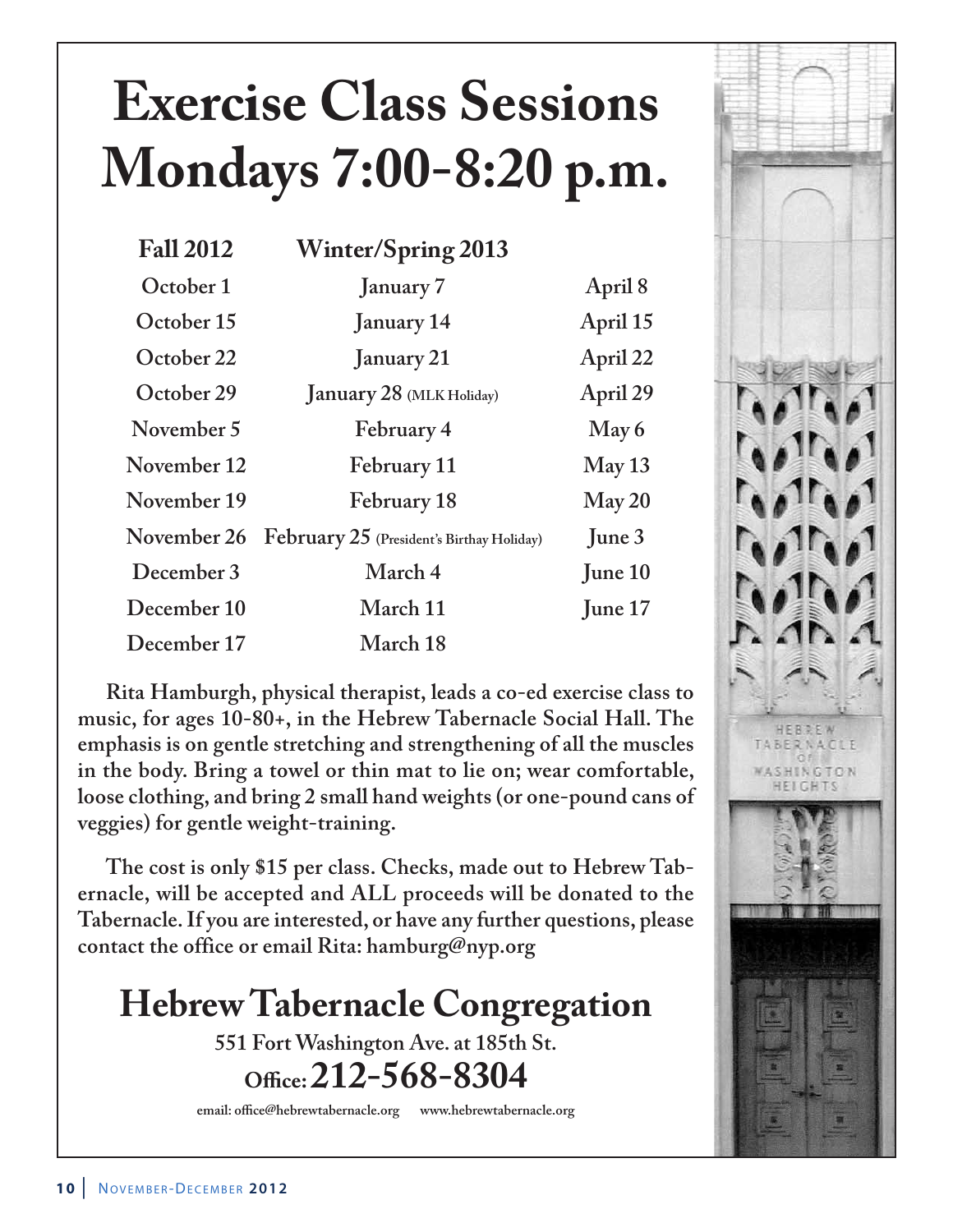**The Social Action Committees of** 

# **Hebrew Tabernacle & Beth Am, The People's Temple**

### **Invite you to a Special Shabbat Service**

# "Homeless Youth in Our City"



Friday, November 30 7:30-9:30 PM

# **551 Fort Washington Avenue at 185th St.**

**Social Hall entrance**

 **(A train to 181st street, uptown end, M4 Bus to 185th St.)**

*On any given night, there are 4,000 homeless youths in NYC; A thousand of them are lesbian, gay, bi-sexual or transgender (LGBT) young people. (And Hurricane Sandy reminds us how vulnerable our whole city can be to homelessness.)*

### **Learn what we can do, as Jews, to provide a "shelter of peace" for homeless LGBT youth and for all of our City's homeless.**

Participating in the service and *oneg* discussion will be:

- RoseAnn Hermann of the Shelter of Peace coalition.
- A speaker from the Ali Forney Center which houses and supports LGBT homeless youth in NYC.

# Please join us for this important service!

**Hebrew Tabernacle** is the reform Jewish synagogue in northern Manhattan, which welcomes people who seek an inclusive, mutually supportive, spiritual home. We are a modern congregation carrying our Jewish heritage into the future.

**Beth Am, the People's Temple**, at Hebrew Tabernacle, works to enable its members to develop a relationship with God through egalitarian communal worship, study of Torah, and assembly; and to apply the principles of progressive Judaism to the values and conduct of the individual, the family, and the society in which we live.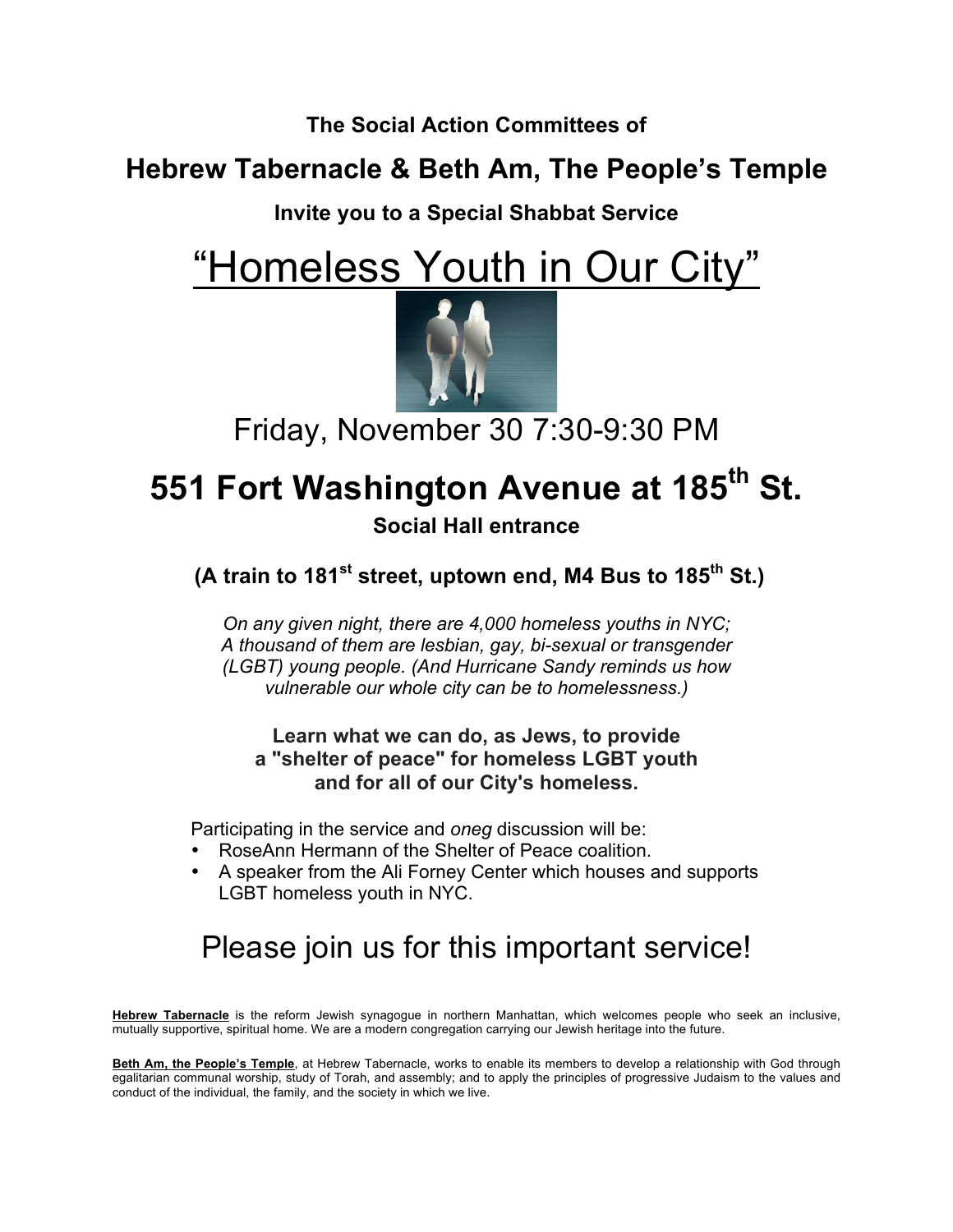## November 2012 CHESHVAN-KISLEV/75773

| <b>SUNDAY</b>       | <b>MONDAY</b>                                                                                          | <b>TUESDAY</b>      | <b>WEDNESDAY</b>                                                   | <b>THURSDAY</b>                                    | <b>FRIDAY</b>                                                                                                                                                                 | <b>SATURDAY</b>                                                                                                              |
|---------------------|--------------------------------------------------------------------------------------------------------|---------------------|--------------------------------------------------------------------|----------------------------------------------------|-------------------------------------------------------------------------------------------------------------------------------------------------------------------------------|------------------------------------------------------------------------------------------------------------------------------|
|                     |                                                                                                        |                     |                                                                    | Cheshvan 16                                        | Chesvan 17<br>5:30 pm: "Making a Mezuzah"<br>6:30 pm: Family Service-<br>Kitah Vav<br>7:30 pm: "Buffet dinner<br>(Advance payment required)                                   | Chesvan 18<br>10:00 am: Vayera<br>12:00 pm: Adult Ed with<br>Rabbi Gale<br>O                                                 |
| Chesvan 19<br>4     | Chesvan 20<br>4:00 pm: Hebrew School<br>6:30 pm: Hebrew High<br>School<br>7:00 pm: Exercise Class<br>5 | Chesvan 21<br>6     | Chesvan 22<br>12:30 pm: Sisterhood<br>4:00 pm: Hebrew School<br>77 | Chesvan 23<br>7:00 pm: WHFC:<br>I'm Not There<br>Н | Chesvan 24<br>7:30 pm: Kabbalat Shabbat<br>Kristallnacht<br>Commemoration<br>(Choir and Organ)<br>8:45 pm: Gold Gallery<br>Art Opening for<br><b>Eduard Belyat Exhibition</b> | Cheshvan 25<br>10:00 am: BA:<br>At Home Service<br>10:00 am: HT: Chayei Sarah<br>12:00 pm: Adult Ed with<br>Rabbi Gale<br>10 |
| Cheshvan 26         | Cheshvan 27<br>No Hebrew School<br>7:00 pm: Exercise Class                                             | Cheshvan 28         | Cheshvan 29<br>12:30 pm: Sisterhood<br>4:00 pm: Hebrew School      | Kislev <sub>1</sub>                                | Kislev <sub>2</sub><br>6:00 pm: Tot Shabbat<br>7:30 pm: Kabbalat Shabbat<br>(Lay Led)                                                                                         | <b>Kisley 3</b><br>10:00 am: Nitzavim<br>12:00 pm: Study of the<br>Zohar                                                     |
| 11                  | 12                                                                                                     | 13                  | 14                                                                 | 15                                                 | 16                                                                                                                                                                            |                                                                                                                              |
| Kislev <sub>4</sub> | Kislev 5<br>4:00 pm: Hebrew School<br>6:00 pm: Kita Chet<br>7:00 pm: Exercise Class                    | Kislev <sub>6</sub> | Kislev 7                                                           | Kislev 8                                           | Kislev 9<br>7:30 pm: Kabbalat Shabbat                                                                                                                                         | Kislev 10<br>10:00 am: Vayishlach<br>12:00 pm: Adult Ed with<br>Rabbi Gale                                                   |
| 18                  | 19                                                                                                     | 20                  | 21                                                                 | 22                                                 | 23                                                                                                                                                                            | 24                                                                                                                           |
| Kislev 11           | Kislev 12<br>4:00 pm: Hebrew School<br>6:00 pm: Kita Chet<br>7:00 pm: Exercise Class                   | Kislev 13           | Kislev 14<br>12:30 pm: Sisterhood<br>4:00 pm: Hebrew School        | Kislev 15                                          | Kislev 16<br>7:30 pm: Kabbalat Shabbat                                                                                                                                        |                                                                                                                              |
| 25                  | 26                                                                                                     |                     | 28                                                                 | 29                                                 | 30                                                                                                                                                                            |                                                                                                                              |

# December 2012 TISHEI-CHESHVAN/5773

| <b>SUNDAY</b>                                      | <b>MONDAY</b>                                                                                                                                             | <b>TUESDAY</b>                                     | <b>WEDNESDAY</b>                                                                                                                 | <b>THURSDAY</b>                                                    | <b>FRIDAY</b>                                                                                                | <b>SATURDAY</b>                                                                                                  |
|----------------------------------------------------|-----------------------------------------------------------------------------------------------------------------------------------------------------------|----------------------------------------------------|----------------------------------------------------------------------------------------------------------------------------------|--------------------------------------------------------------------|--------------------------------------------------------------------------------------------------------------|------------------------------------------------------------------------------------------------------------------|
|                                                    |                                                                                                                                                           |                                                    |                                                                                                                                  |                                                                    |                                                                                                              | Kislev 17<br>10:00 am: Vayishlach<br>12:00 pm: Adult Ed<br>with Rabbi Gale                                       |
| Kislev 18                                          | Kislev 19<br>January-February 2013<br><b>Bulletin Deadline</b><br>4:00 pm: Hebrew School<br>6:30 pm: Hebrew High<br>School                                | Kislev <sub>20</sub>                               | Kislev 21<br>12:30 pm: Sisterhood<br>4:00 pm: Hebrew School                                                                      | Kislev <sub>22</sub>                                               | Kislev <sub>23</sub><br>6:00 pm: Tot Shabbat<br>7:30 pm: BA: At Home<br>Service<br>7:30 pm: Kabbalat Shabbat | Kislev <sub>24</sub><br><b>Chanukah: 1 Candle</b><br>10:00 am: Vayeshev<br>12:00 pm: Adult Ed<br>with Rabbi Gale |
| Ω                                                  | 7:00 pm: Exercise Class<br>u.                                                                                                                             |                                                    | 5                                                                                                                                | 6                                                                  |                                                                                                              | ö                                                                                                                |
| Kislev <sub>25</sub><br><b>Chanukah: 2 Candles</b> | Kislev <sub>26</sub><br><b>Chanukah: 3 Candles</b><br><b>HS Chanukah Party</b><br>4:00 pm: Hebrew School<br>6:00 pm: Kita Chet<br>7:00 pm: Exercise Class | Kislev <sub>27</sub><br><b>Chanukah: 4 Candles</b> | Kislev <sub>28</sub><br><b>Chanukah: 5 Candles</b><br><b>HS Chanukah Party</b><br>12:30 pm: Sisterhood<br>4:00 pm: Hebrew School | Kislev 29<br><b>Chanukah: 6 Candles</b><br>7:00 pm: Broken Flowers | <b>Tevet 1</b><br><b>Chanukah: 7 Candles</b><br>6:30 pm: Family Service-<br>Kitah Bet-Chanukah<br>(Piano)    | Tevet 2<br><b>Chanukah: 8 Candles</b><br>10:00 am: Miketz<br>12:00 pm: Study of the<br>Zohar                     |
| 9                                                  | 10                                                                                                                                                        | 11                                                 | 12                                                                                                                               | 13                                                                 | 14                                                                                                           | 15                                                                                                               |
| Tevet 3<br>Chanukah 8th Day                        | Tevet 4<br>4:00 pm: Hebrew School<br>6:00 pm: Kita Chet<br>7:00 pm: Exercise Class                                                                        | Tevet 5                                            | Tevet 6<br>12:30 pm: Sisterhood<br>4:00 pm: Hebrew School                                                                        | Tevet 7                                                            | Tevet 8<br>7:30 pm: Kabbalat Shabbat<br>(Lay Led)                                                            | Tevet 9<br>10:00 am: Vaylgash<br>(Lay Led)<br>12:00 pm: The Mishkan<br>T'fillah: A Journey,<br>Not a Destination |
| 16                                                 | 17                                                                                                                                                        | 18                                                 | 19                                                                                                                               | 20                                                                 | 21                                                                                                           | 22                                                                                                               |
| Tevet 10<br>Tevet 17                               | Tevet 11<br>Tevet 18                                                                                                                                      | Tevet 12                                           | Tevet 13                                                                                                                         | Tevet 14                                                           | Tevet 15<br>7:30 pm: Kabbalat Shabbat                                                                        | Tevet 16<br>10:00 am: Vayechi<br>12:00 pm: The Mishkan<br>T'fillah: A Journey,<br>Not a Destination              |
| 23/30                                              | 24/31                                                                                                                                                     | 25                                                 | 26                                                                                                                               | 27                                                                 | 28                                                                                                           |                                                                                                                  |